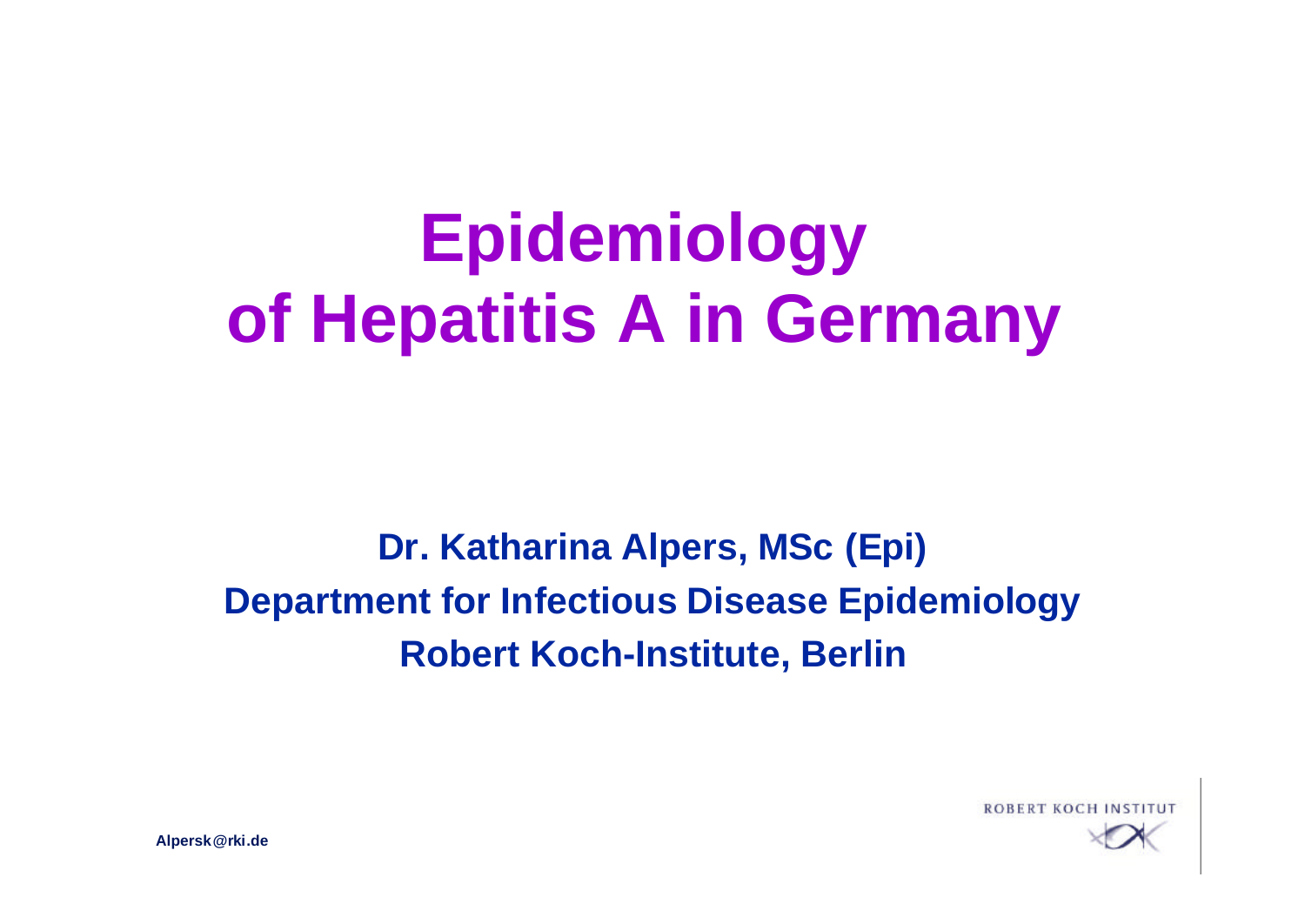### **Data Sources**

- **Surveillance**
	- **Federal Republic of Germany (FRG)**
		- **1962 viral hepatitis**
		- **1980 HAV, HBV**
	- **German Democratic Republic (GDR)**
		- **1951 viral hepatitis**
		- **1983 HAV**
	- **New Infection Protection Act (2001)**

• **Epidemiological Studies/Serosurveys**



**ROBERT KOCH INS**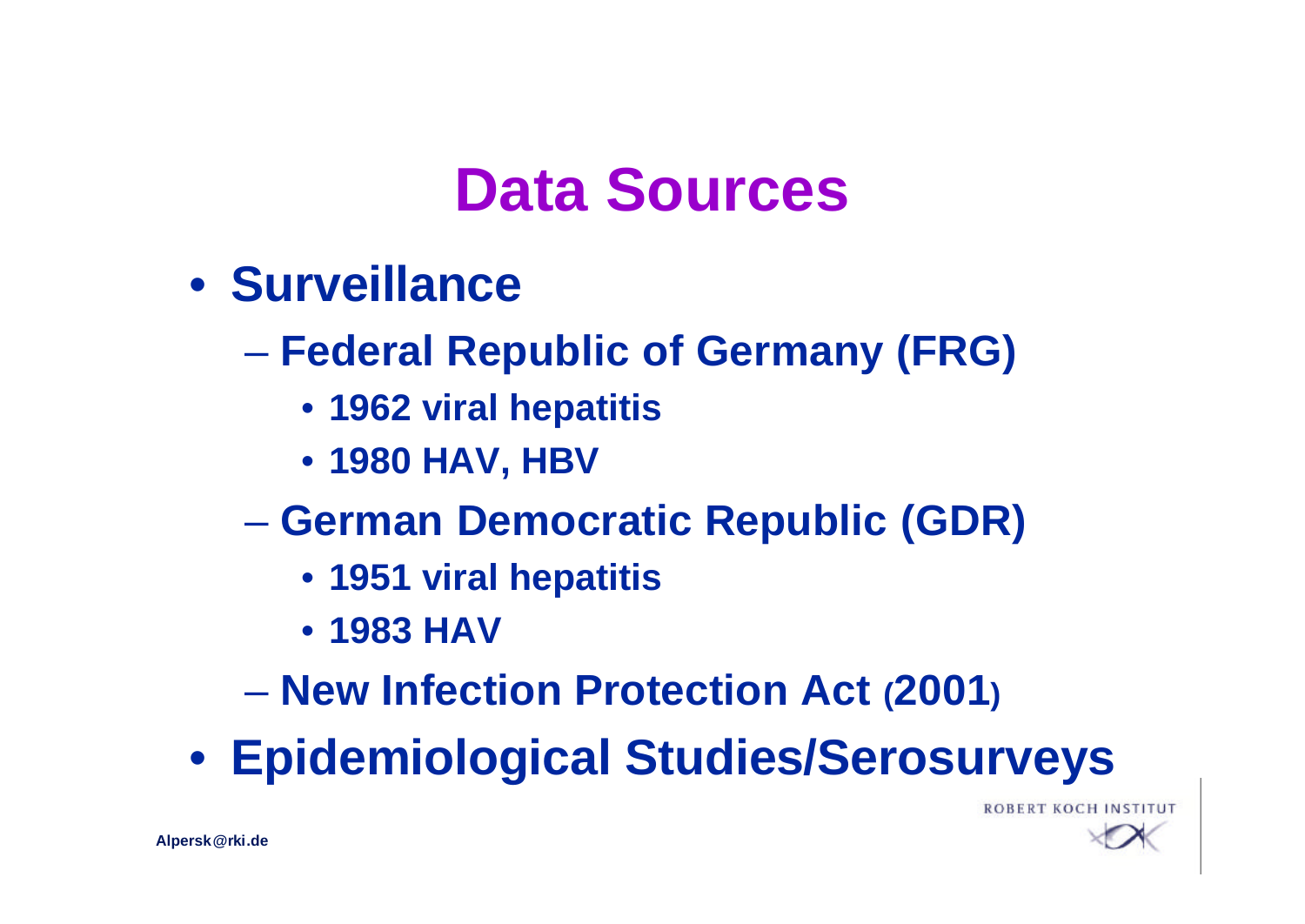# **Infection Protection Act (IfSG)**

- **Surveillance system:**
	- **Physicians to report clinical diagnoses**
	- **Laboratories to report acute infections**
	- **Single case reporting**
	- **Case definitions**
	- **Electronic transmission to States and RKI**
	- **Central database**
	- **Reporting of outbreaks**

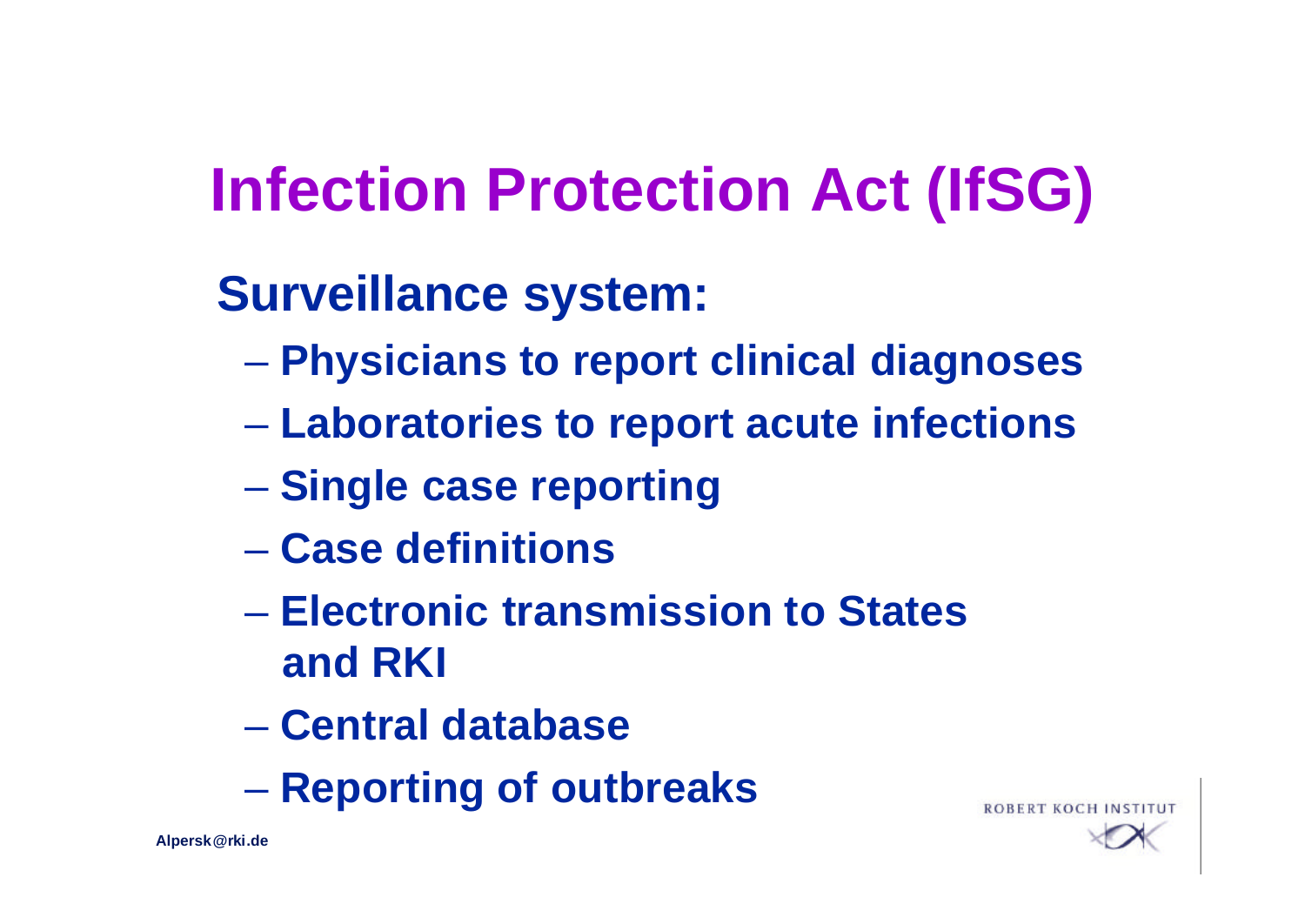### **Case definitions**

- **Standardisation and differentiation of reported cases**
- **Categories according to diagnostic certainty**
- **European case definitions taken into account**

ROBERT KOCH

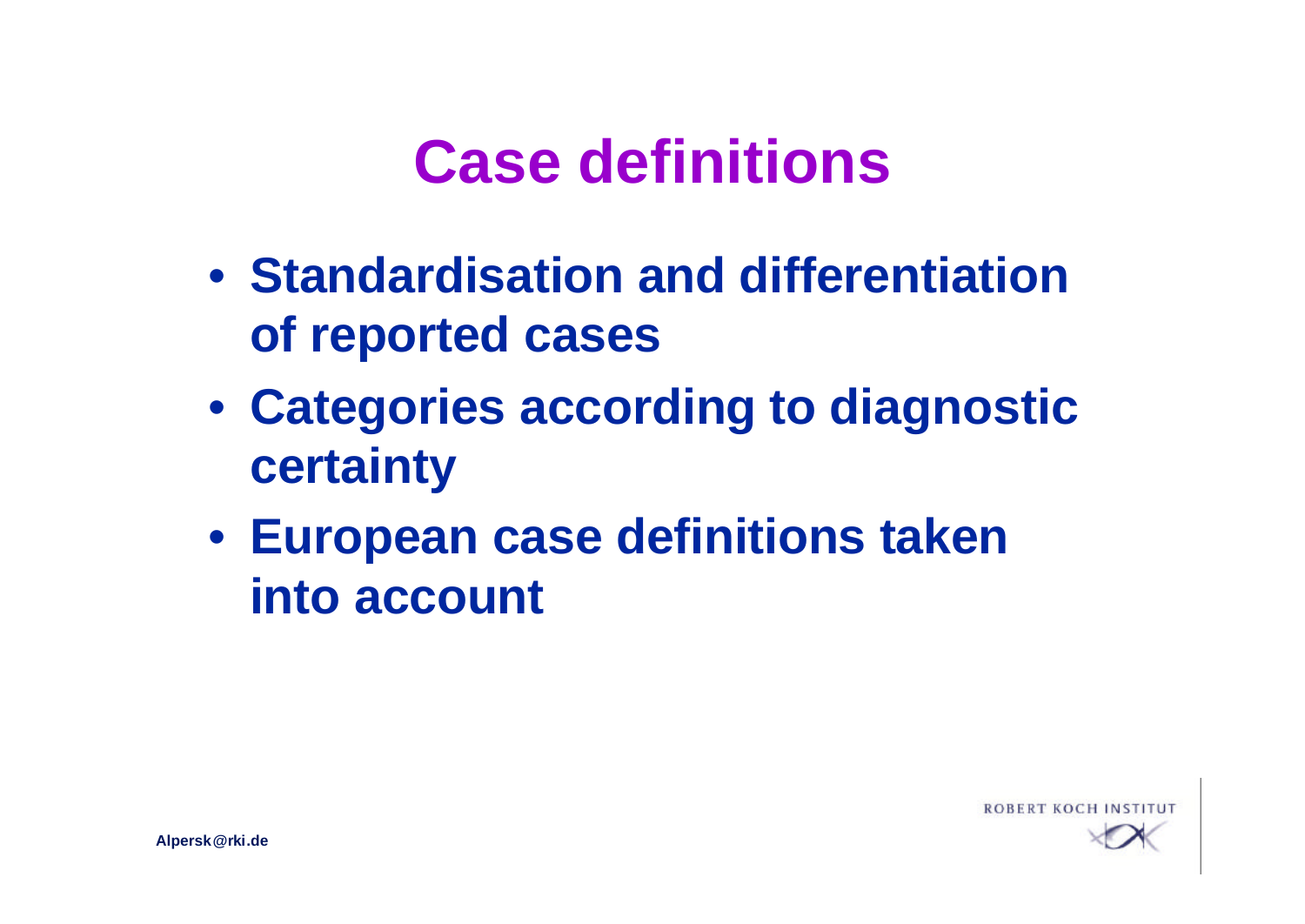# **Case definition for hepatitis A**

**updated version valid 1-1-2004**

- **Clinical criteria:**
	- **jaundice**
	- **fever**
	- **abdominal discomfort**
	- **high transaminases**
- **Laboratory criteria:**
	- **detection of nucleid acid in serum or stool (PCR)**
	- **detection of antigen in stool (ELISA)**
	- **postive for IgM-antibodies to HAV**
	- **significant rise in anti-HAV-IgG-titer (paired sera)**

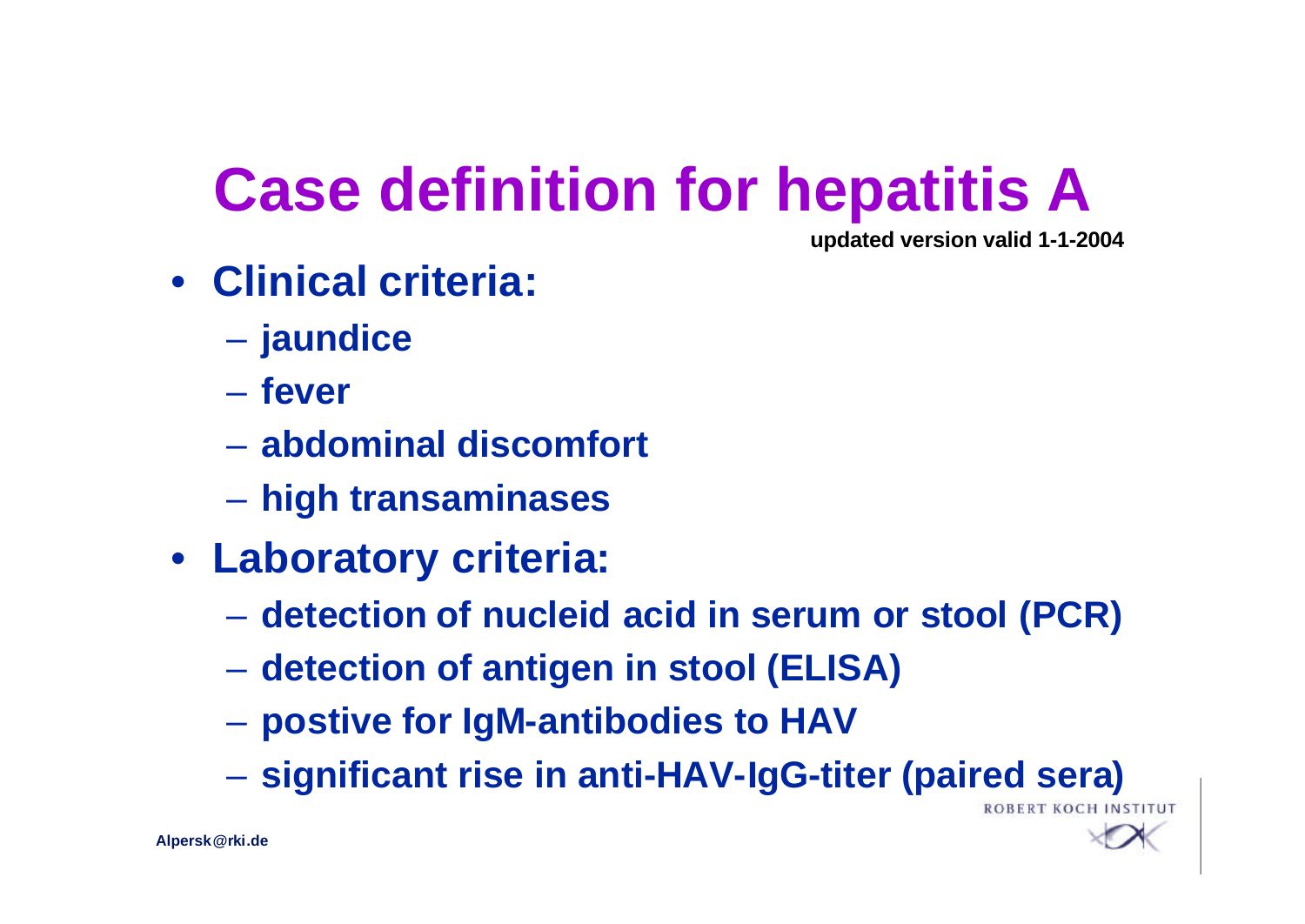# **Case definition for hepatitis A**

**updated version valid 1-1-2004**

- **Epidemiological criteria:**
	- **epidemiological link to a laboratory confirmed case of HAV**
		- **person to person-transmission**
		- **consumption of same implicated food**
	- **consumption of food in which HAV was detected**

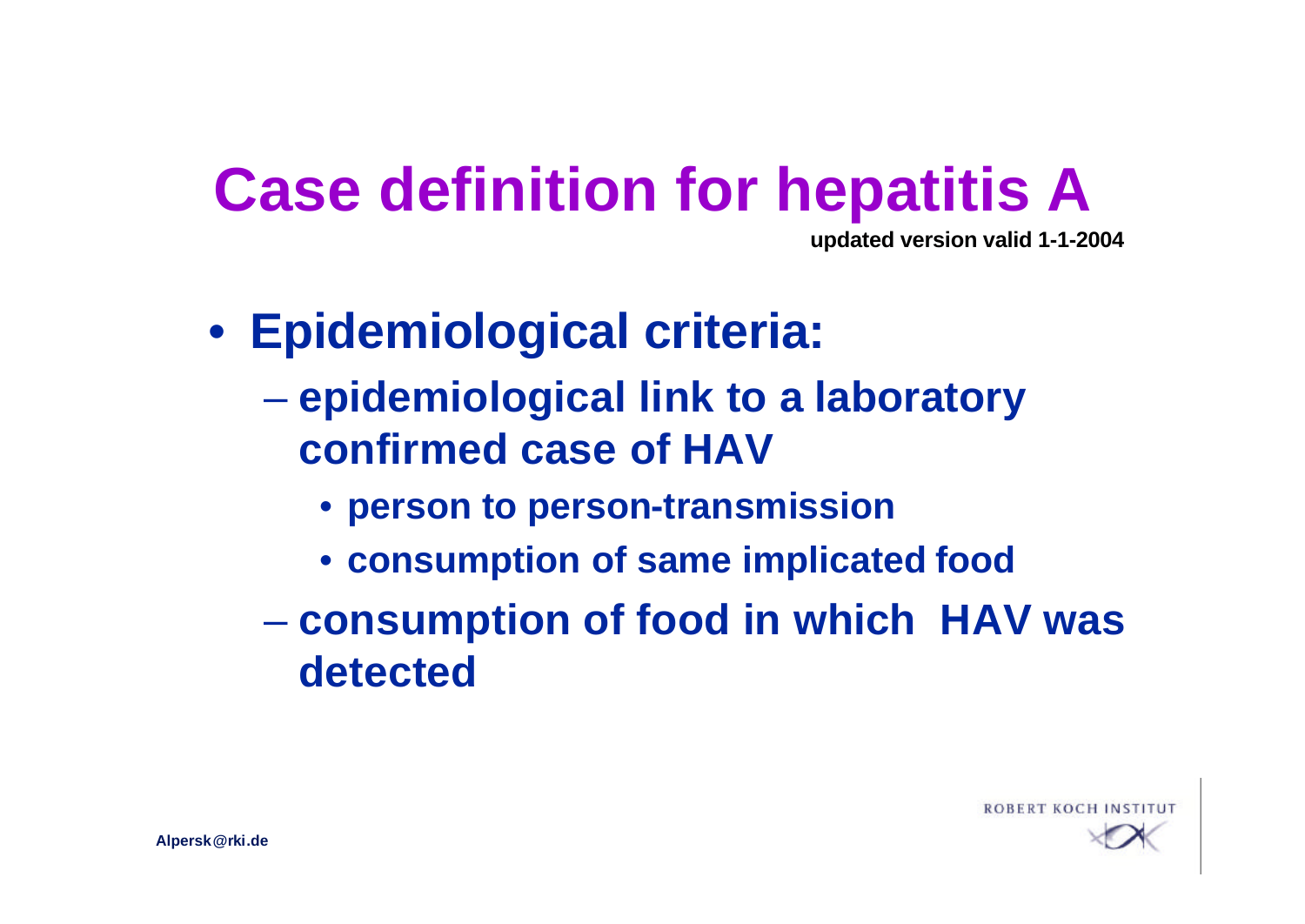# **EU case definition for acute hepatitis A**

- **Laboratory criteria for diagnosis**
	- **IgM antibody to hepatitis A virus positive**
	- **detection of antigen in stool**
	- **detection of nucleic acid in serum.**
- **Case classification**
	- **possible: N.A.**
	- **probable: A case that meets the clinical case definition and has an epidemiological link**
	- **confirmed: A case that meets the clinical case definition and is laboratory confirmed.**

**Source: Commission decision of 19 March 2002 No 2119/98/EC**

**ROBERT KOCH IN** 

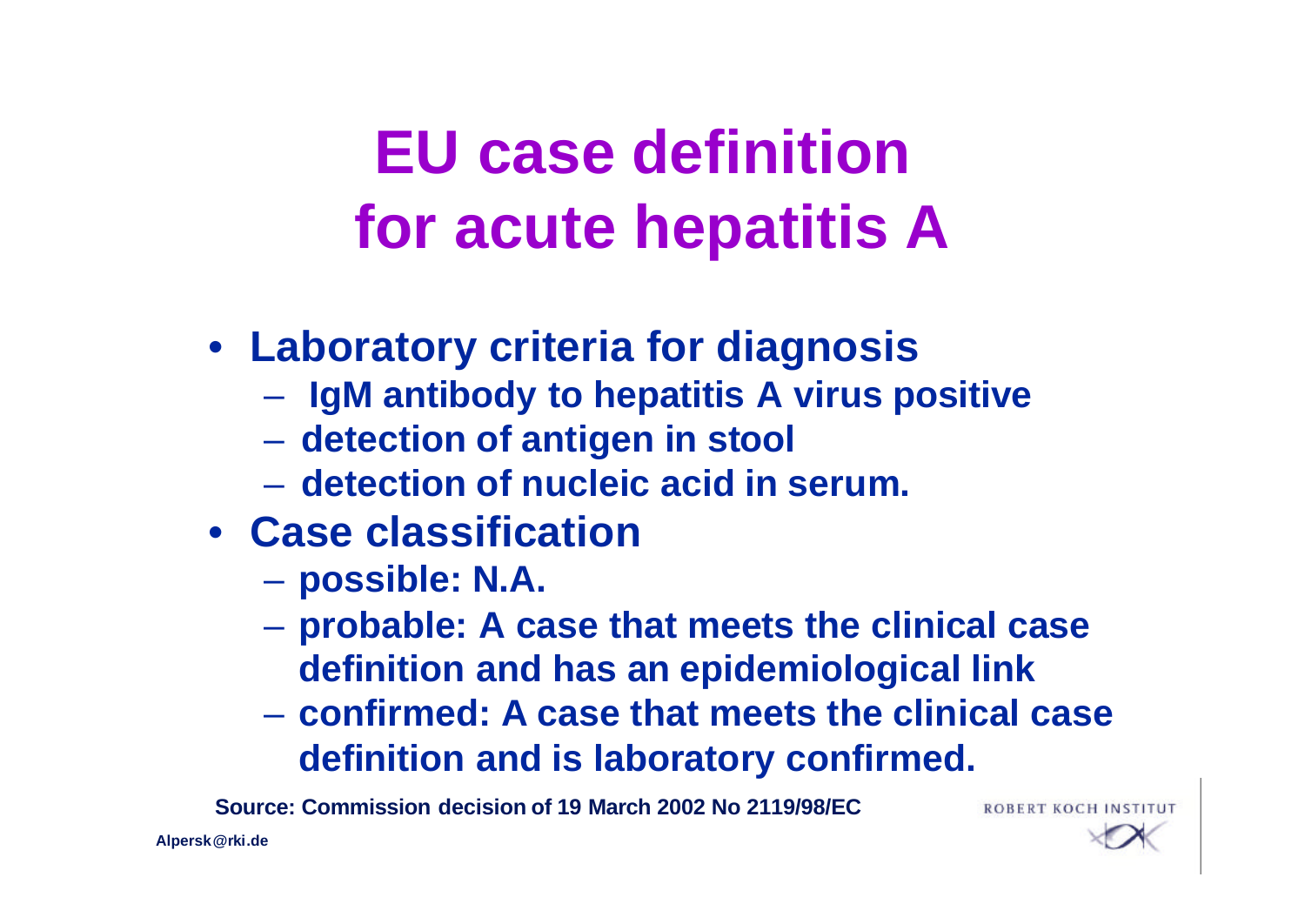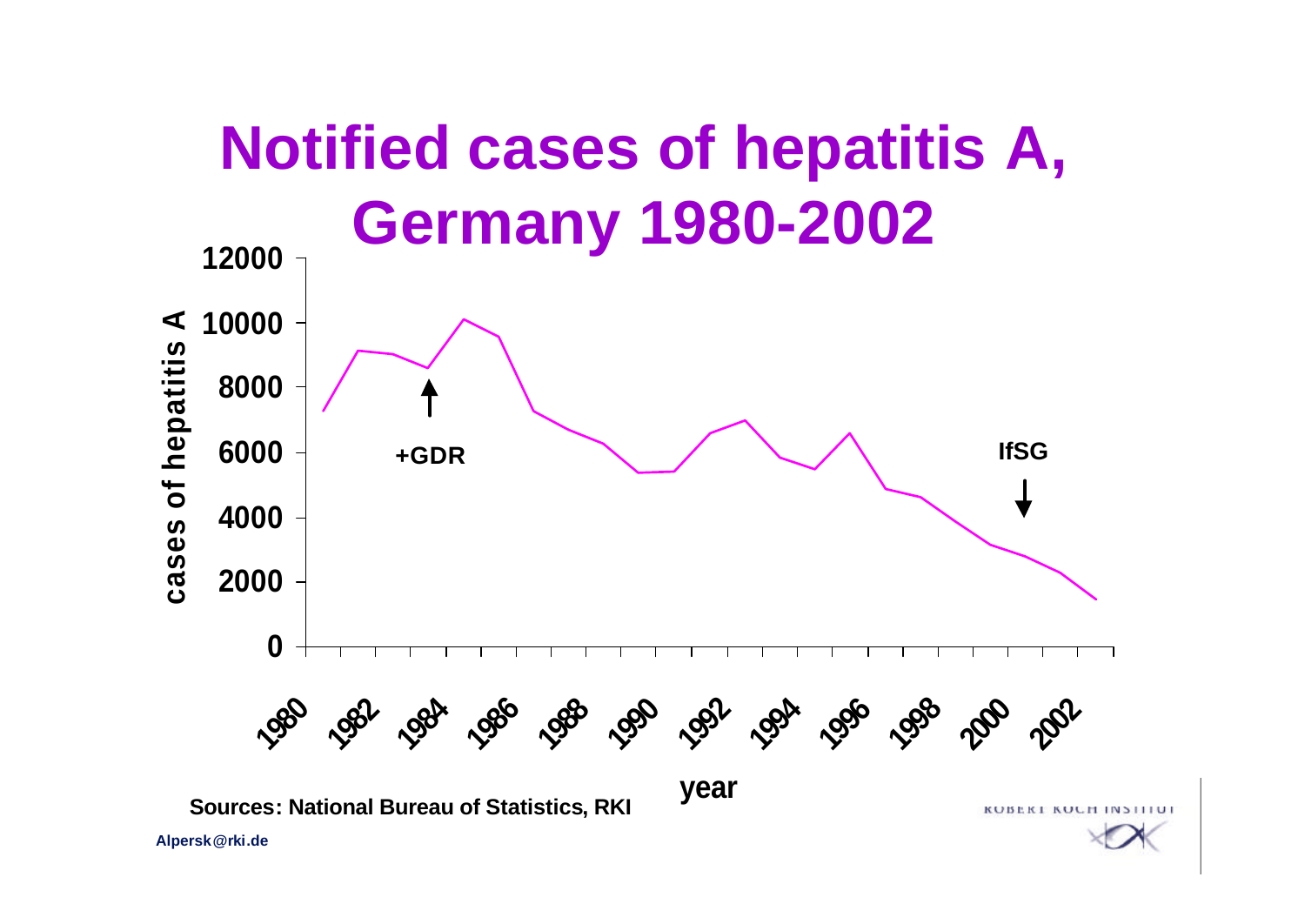# **Incidence of HAV per 10,000 inhab. in East and West Germany,**

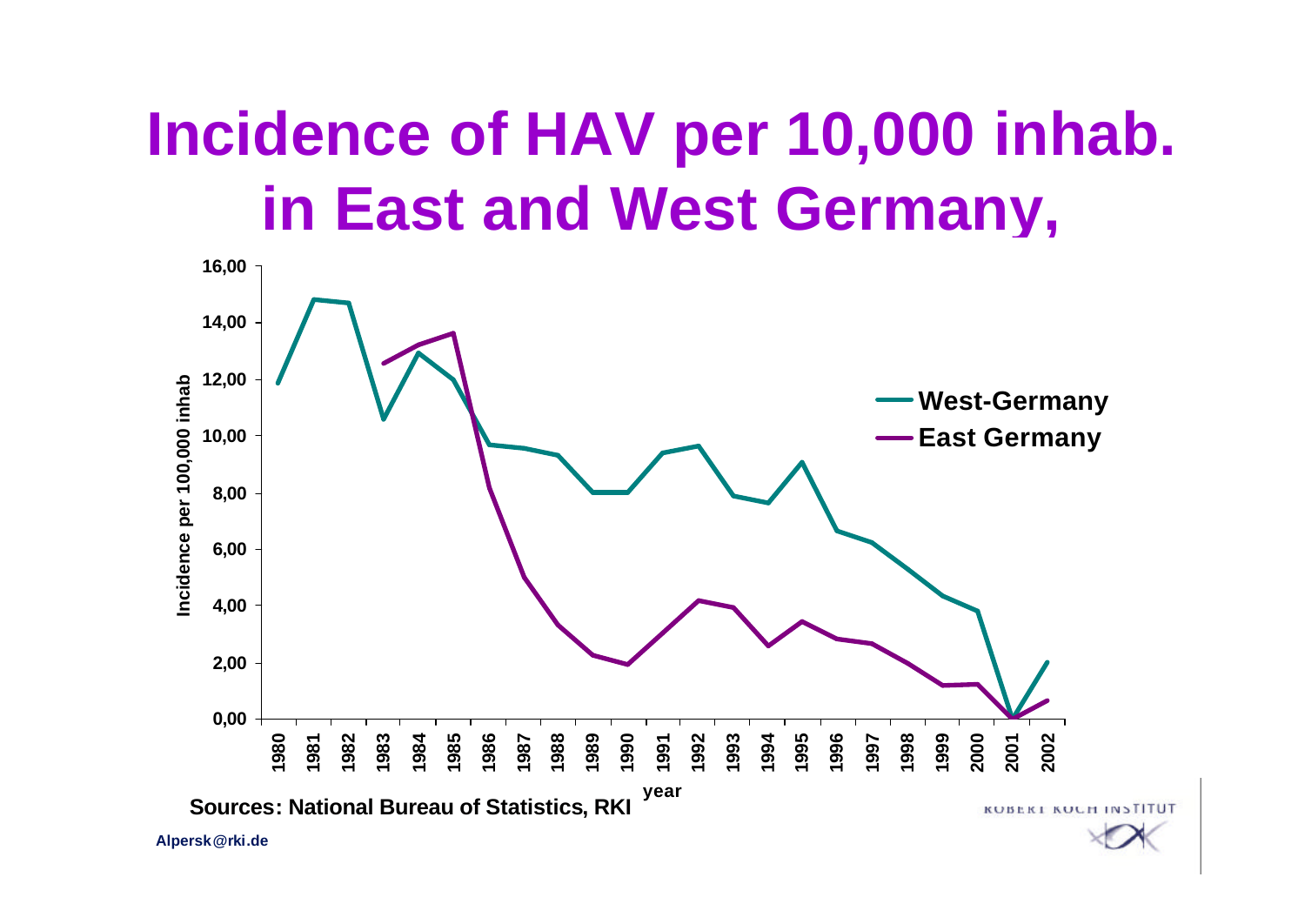# **Reported cases of HAV by week of reporting, 2001-2003**

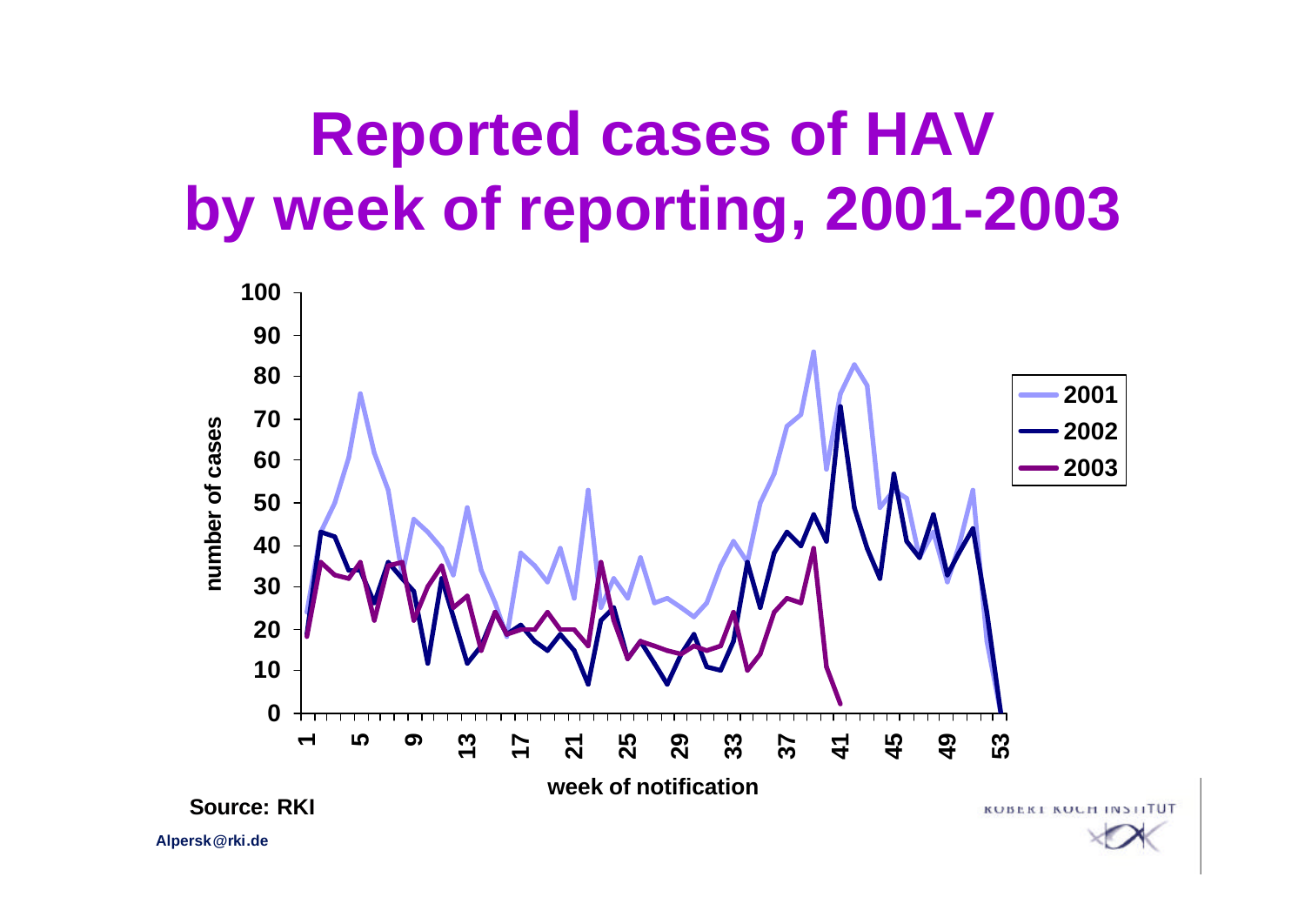#### **Incidence of cases of HAV by gender and age group, 2002 (n=1,478) 9,00**



**Source: RKI**

**ROBERT KOCH INSTITUT** 

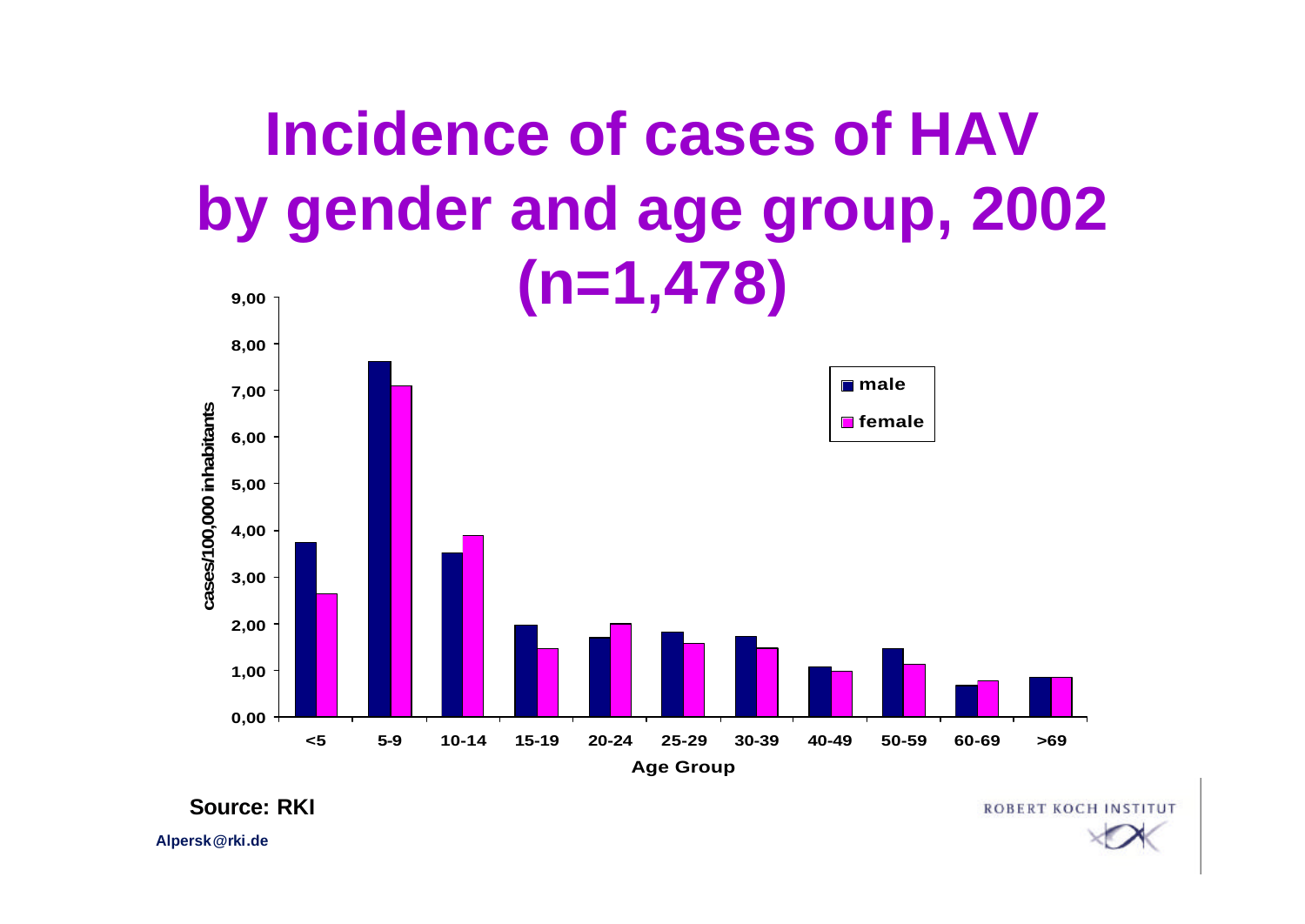

# **HAV Incidence in Germany 2002 by Federal State (n=1,478)**

**Source: RKI**

**ROBERT KOCH INS** 

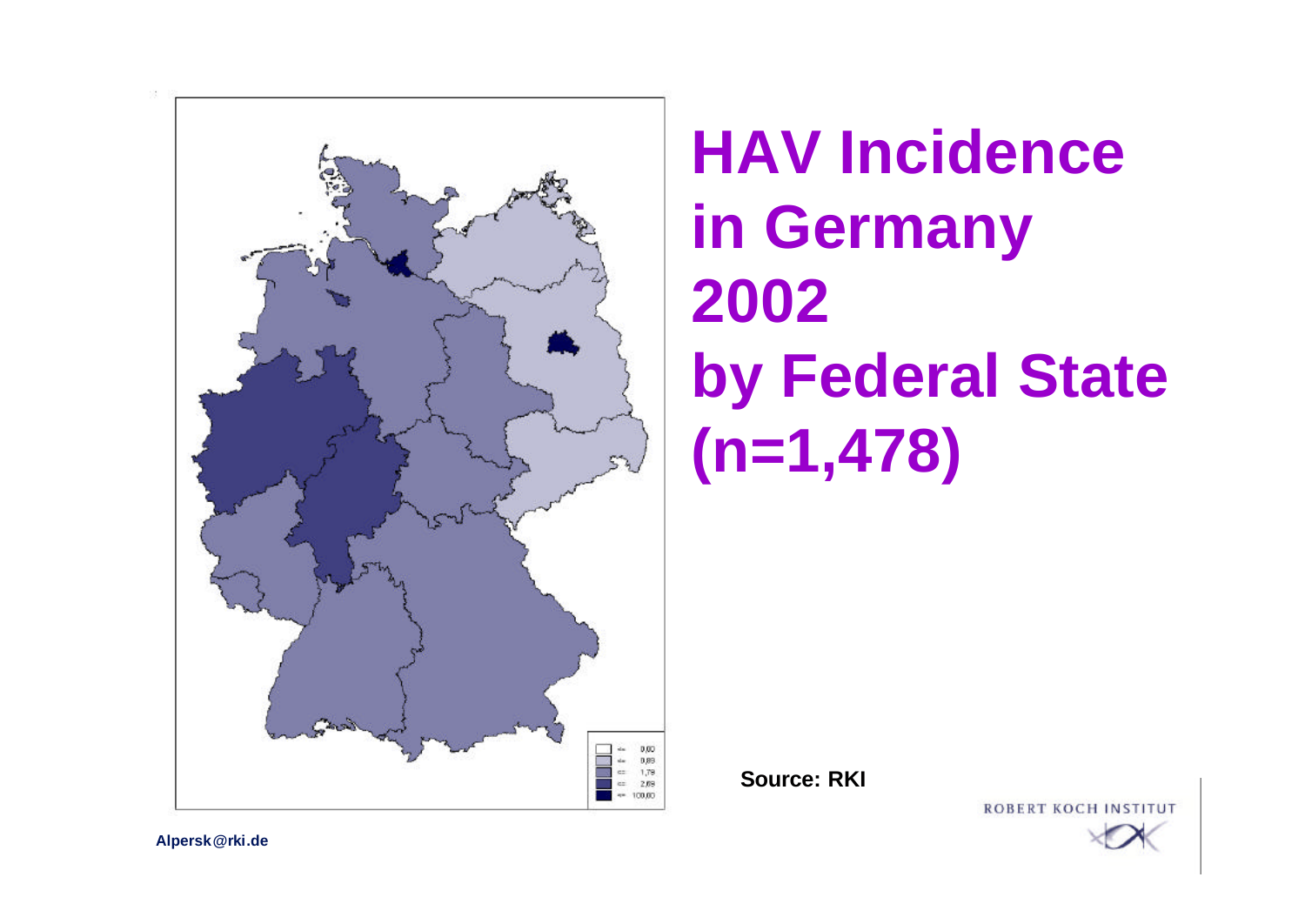| HAV Mortality, Germany 1991-2001 |  |  |
|----------------------------------|--|--|
|----------------------------------|--|--|

| year | Deaths* | case-fatality<br>(%) | <b>Mortality/</b><br><b>Million Inhab.</b> |
|------|---------|----------------------|--------------------------------------------|
| 1991 | 16      | 0,24                 | 0,20                                       |
| 1992 | 13      | 0, 19                | 0,16                                       |
| 1993 | 14      | 0,24                 | 0,17                                       |
| 1994 | 12      | 0,22                 | 0,15                                       |
| 1995 | 12      | 0,18                 | 0,15                                       |
| 1996 | 19      | 0,39                 | 0,23                                       |
| 1997 | 15      | 0,33                 | 0,18                                       |
| 1998 | 9       | 0,23                 | 0,11                                       |
| 1999 | 13      | 0,41                 | 0,16                                       |
| 2000 | 11      | 0,39                 | 0,13                                       |
| 2001 | 17      | 0,75                 | 0,21                                       |

**\*Source: National Bureau of Statistics**

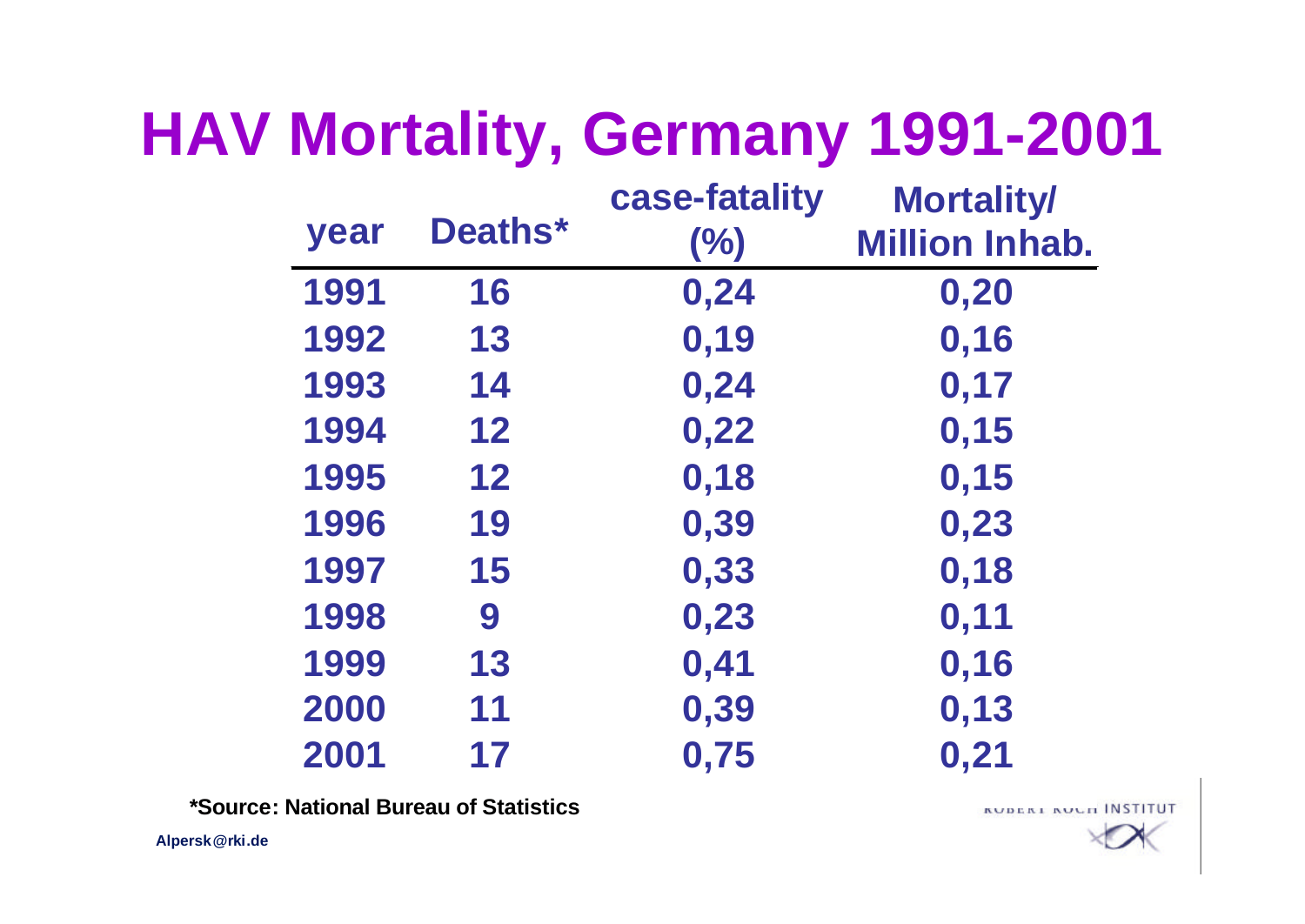# **Reported cases of HAV by country of infection, 2001-2003 (n=3,989)**

| <b>Country</b>      | <b>No. cases</b>   | <b>Percent</b>             |
|---------------------|--------------------|----------------------------|
| <b>Germany</b>      | 2500               | 62.7                       |
| <b>Turkey</b>       | 519                | 13.0                       |
| <b>Egypt</b>        | 87                 | 2.2                        |
| <b>Pakistan</b>     | 76                 | 1.9                        |
| <b>Spain</b>        | 73                 | 1.8                        |
| <b>Marocco</b>      | 66                 | 1.7                        |
| <b>Italy</b>        | 46                 | 1.2                        |
| <b>India</b>        | 39                 | 1.0                        |
| <b>Tunesia</b>      | 30                 | 0.8                        |
| <b>Russian Fed.</b> | 23                 | 0.6<br>ROBERT KOCH INSTITI |
|                     | <b>Source: RKI</b> |                            |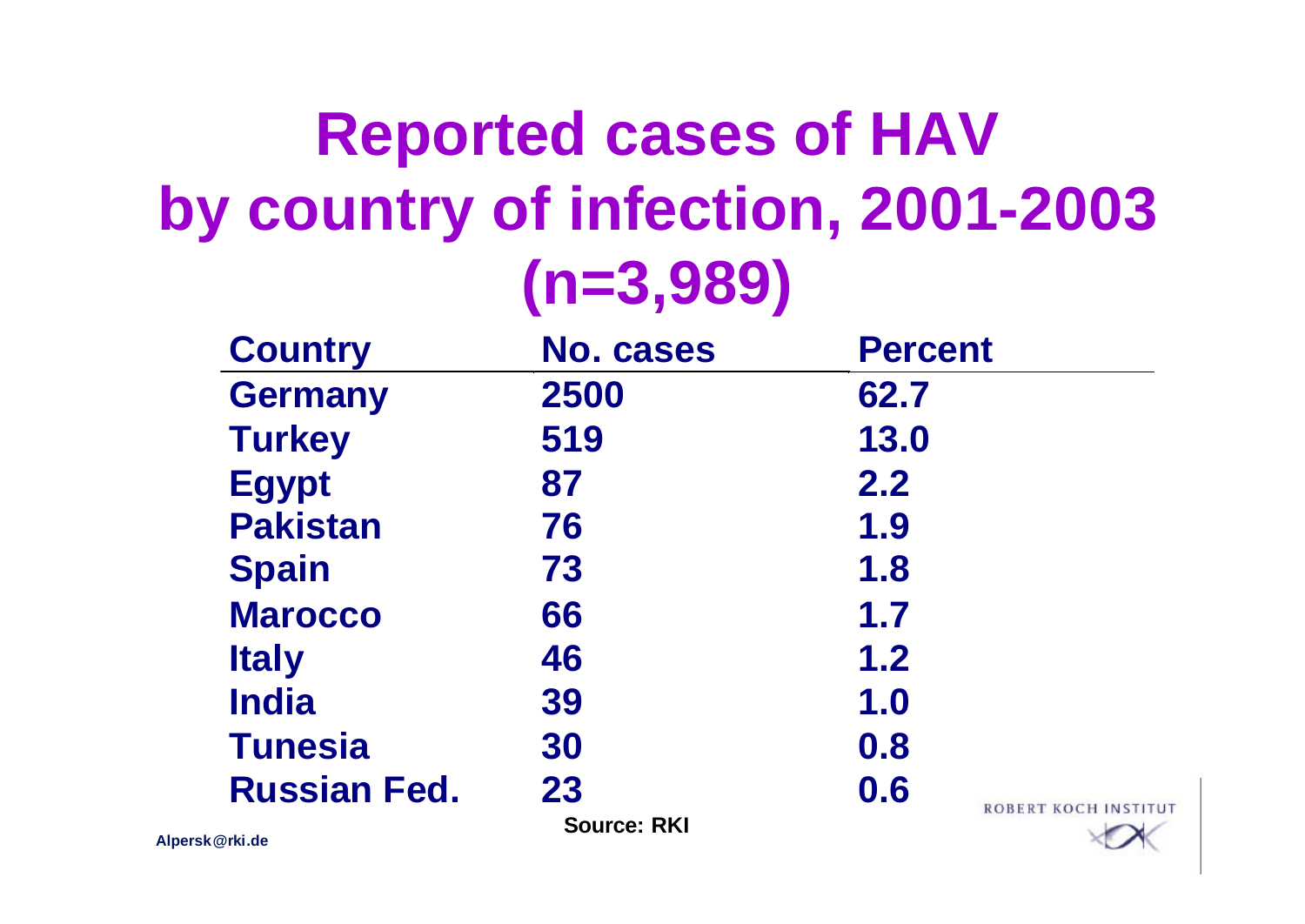# **Prevalence of HAV-antibodies German National Health Survey, 1998 (n= 6748)**



**ROBERT KOCH INSTITUT** 

**Source: W Thierfelder et al, Europ J Epid 17:429-435, 2001**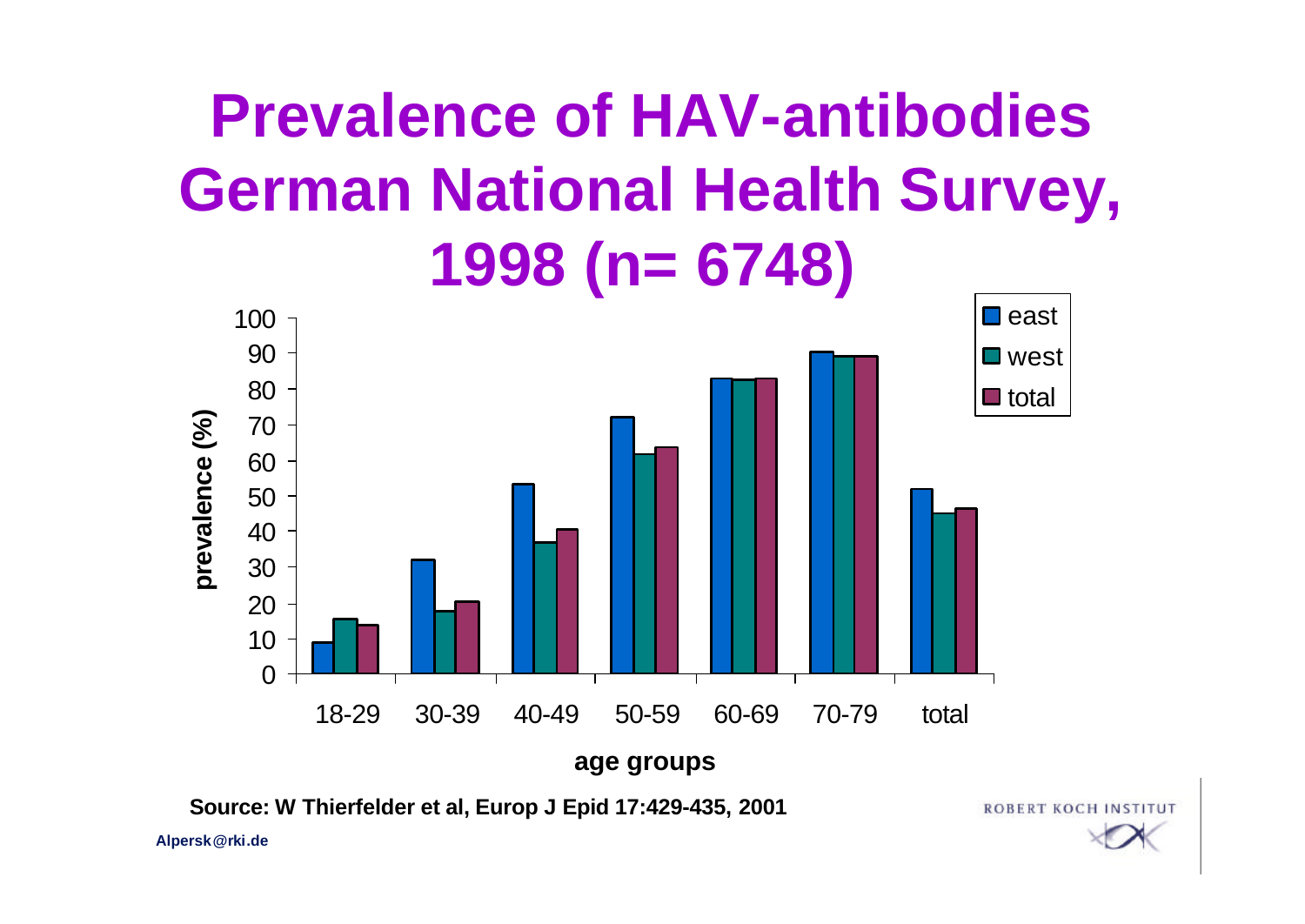## **Prevalence of HAV-antibodies among Risk-Groups: IVDA, Germany 1993**



**Alpersk@rki.de Source: K Stark et al: Int J Epidemiol 1997; 26:1359-66, and unpublished dataROBERT KOCH**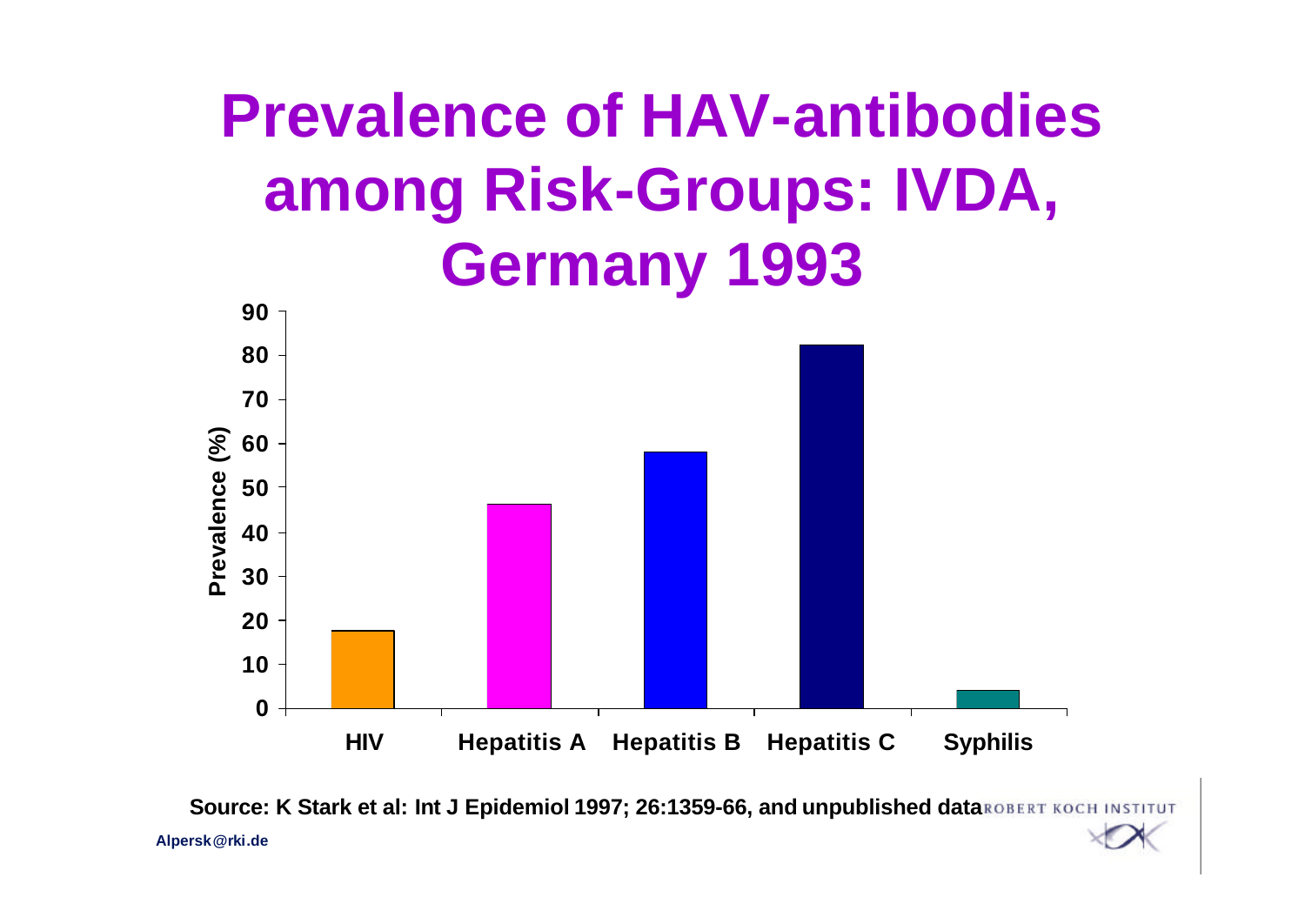# **Prevalence of antibodies and duration of IVDA, Germany 1993**



**duration in years**

**Alpersk@rki.de Source: K Stark et al: Int J Epidemiol 1997; 26:1359-66, and unpublished data ROBERT KOCH INS**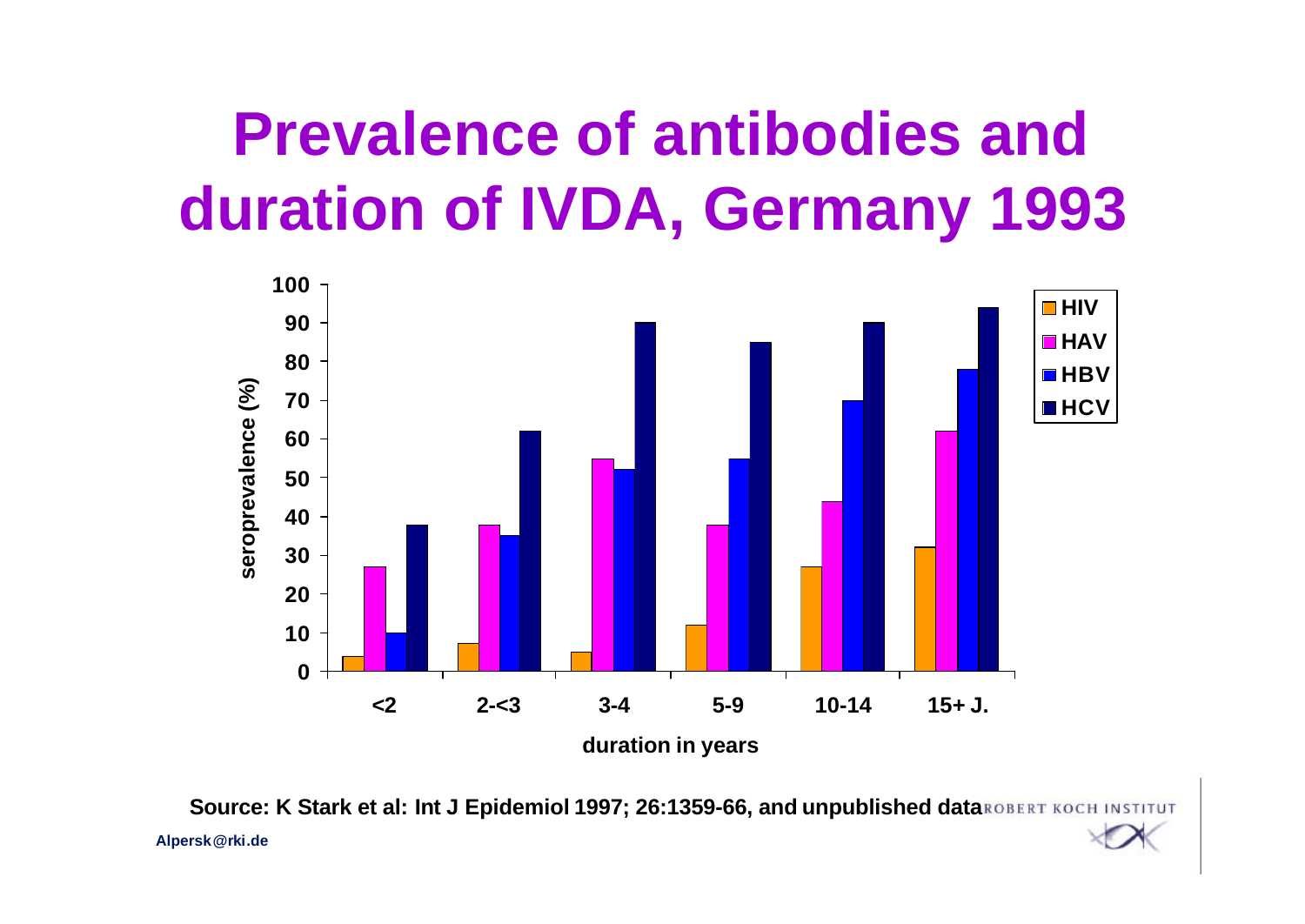# **Outbreak-related cases of HAV Germany, 2001-2003**

|                            | 2001 | 2002 | 2003        |
|----------------------------|------|------|-------------|
|                            |      |      | (up to Oct) |
| <b>No. outbreaks</b>       | 105  | 92   | 62          |
| <b>Cases involved</b>      | 314  | 281  | 193         |
| No. outbreaks<br>> 5 cases | 14   | 14   | 10          |

**Source: RKI**

**Alpersk@rki.de**

**ROBERT KOCH INSTITUT** 

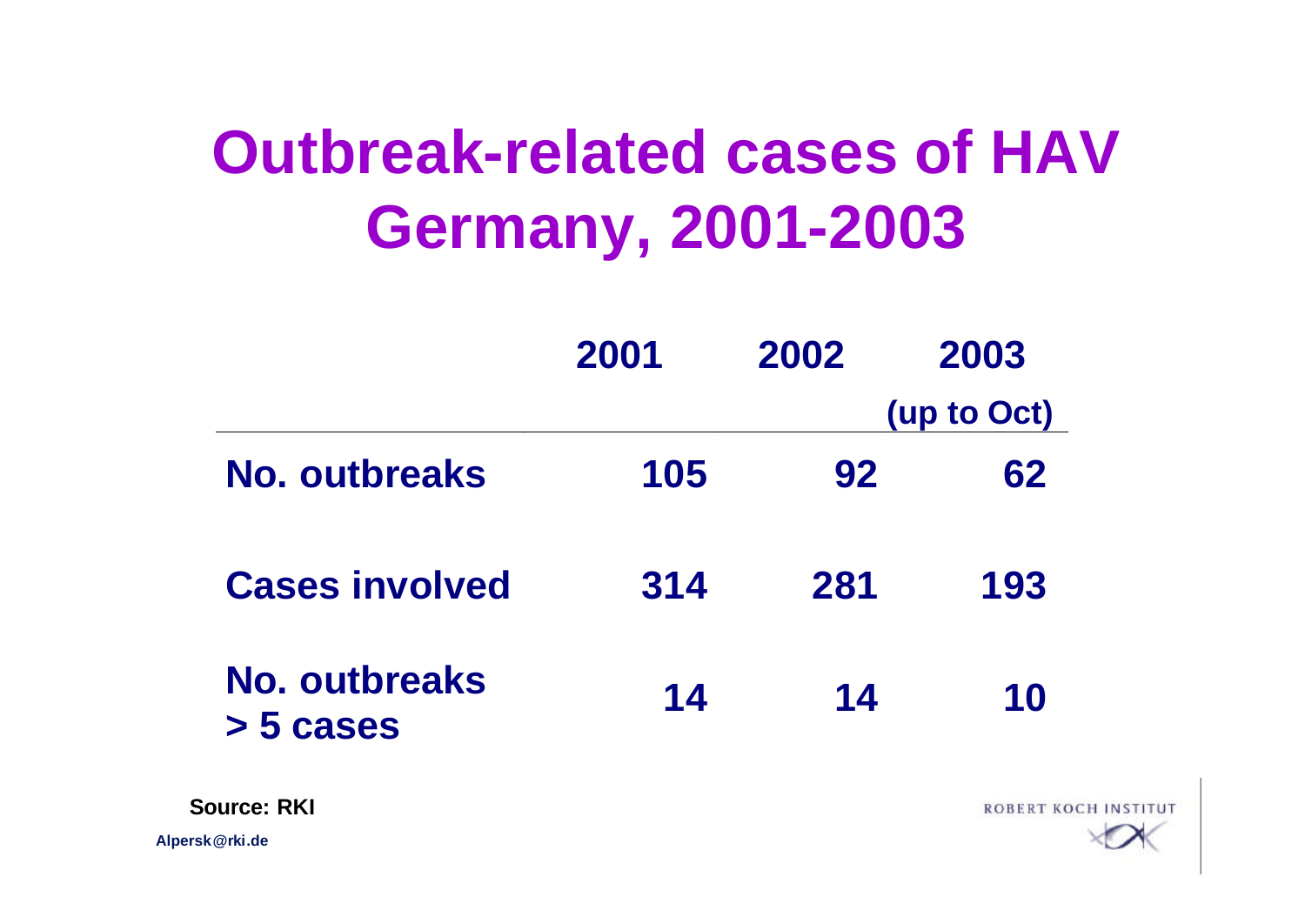# **Steps of an outbreak investigation**

- **Confirm outbreak and diagnosis**
- **Define case**
- **Identify cases and obtain information**
- **Analysis of descriptive data**
- **Develop hypothesis**
- **Analytical studies to test hypotheses**
- **Communication and outbreak report**

#### **External measures**

**Source: WHO**

**ROBERT KOCH IN**